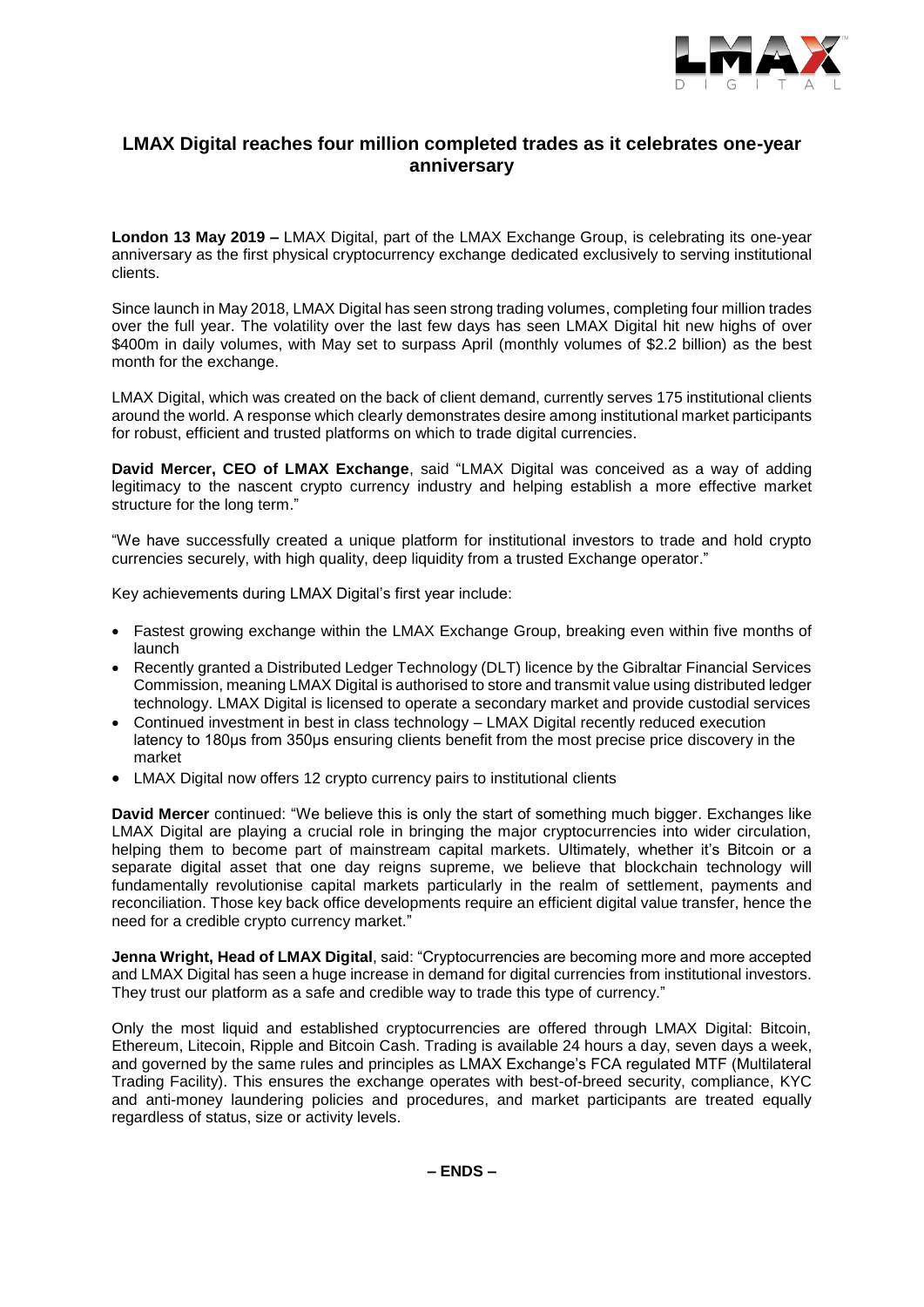

## **For further information, please contact:**

# **FTI Consulting** [LMAXExchange@fticonsulting.com](mailto:LMAXExchange@fticonsulting.com)

## **Notes to Editors**

# **About LMAX Digital:**

[LMAX Digital](http://www.lmaxdigital.com/) is the institutional crypto currency exchange, run by the [LMAX Exchange Group,](http://www.lmax.com/) which also operates several leading FCA regulated trading venues for FX, metals and indices. Based on proven, proprietary technology from LMAX Exchange, LMAX Digital allows global institutions to acquire, trade and hold the most liquid digital assets, Bitcoin, Ethereum, Litecoin, Bitcoin Cash and XRP, safely and securely.

LMAX Digital delivers complete transparency, open access and a level playing field for all crypto currency market participants, within a secure and trusted trading environment.

LMAX Digital is regulated by the Gibraltar Financial Services Commission (GFSC) as a DLT provider for execution and custody services.

## **Key differentiators of LMAX Digital include:**

- Trusted, secure trading environment based on LMAX Exchange proven technology
- One public rulebook for all members
- Central limit order book (CLOB) with streaming, firm institutional liquidity
- Safe and secure hot/cold/vault multi-signature wallets
- Full custodian solution

#### **Key execution facts:**

- Matching latency under 180μs
- High throughput >100,000 messages/second
- Superior exchange performance: uptime 100%
- All orders time-stamped in microseconds (receipt to execution)

## **LMAX Digital:** [www.lmaxdigital.com](http://www.lmaxdigital.com/)

## **About the LMAX Exchange Group:**

LMAX Exchange Group (LMAX Exchange) is a leading player in global capital markets that operates multiple institutional execution venues for FX and crypto currency trading.

Leading the transformation of the global FX marketplace to transparent, fair, precise and consistent execution, LMAX Exchange has been widely recognised for industry innovation and award-winning proprietary technology. The Group's portfolio includes LMAX Exchange (FCA regulated MTF), LMAX Global (FCA regulated Broker) and LMAX Digital, the institutional crypto currency exchange.

Servicing funds, banks, brokerages, asset managers and proprietary trading firms, the company offers an anonymous, regulated and rules-based trading environment with strict price and time priority order execution at ultra-low latency. Clients benefit from access to real-time streaming market and trade data, which enables the control of execution quality and total trading costs.

LMAX Exchange operates a global exchange infrastructure with matching engines in London, New York and Tokyo. The company's institutional client base spans over 100 countries.

#### LMAX Exchange Group [www.lmax.com](http://www.lmax.com/)